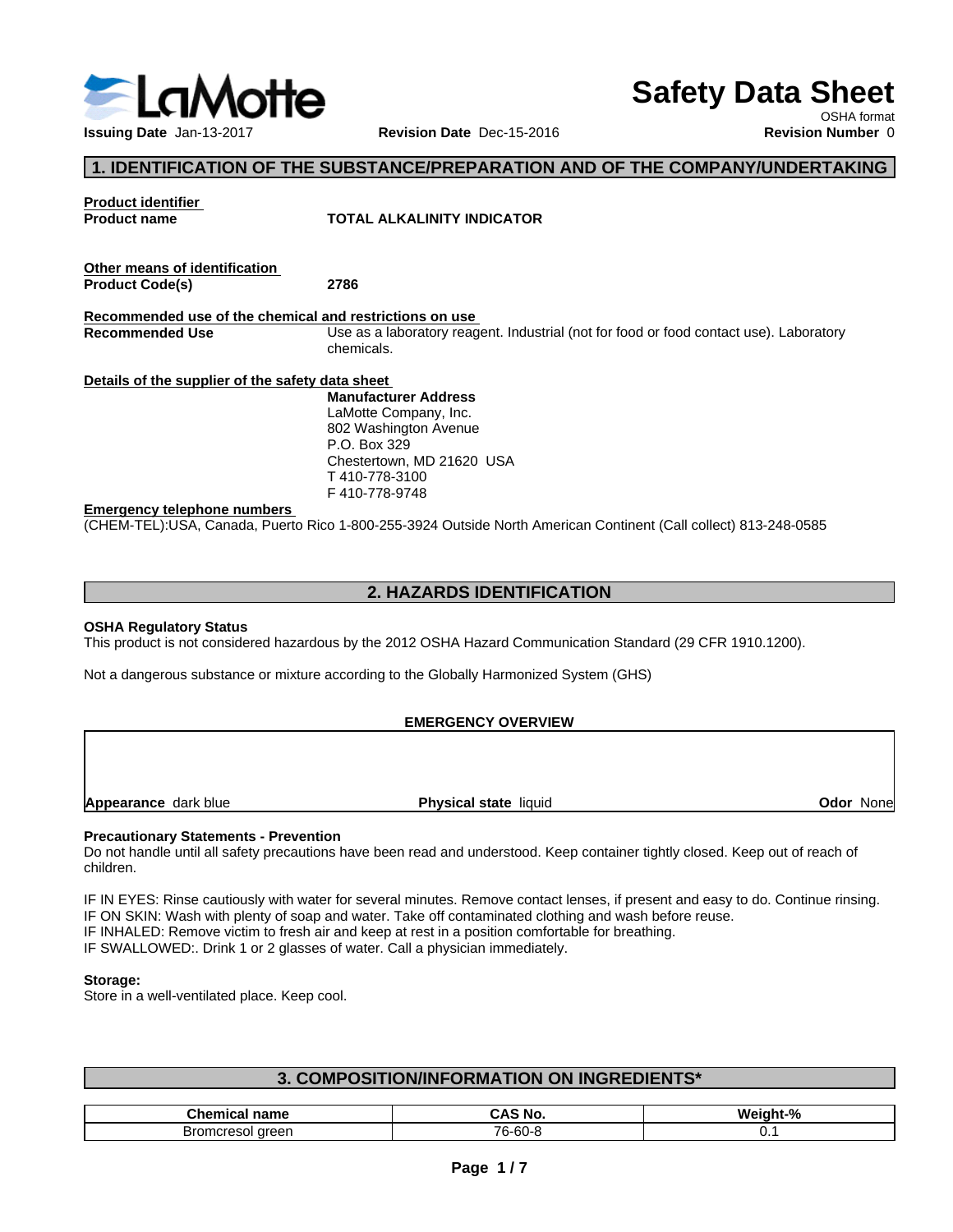| thiosulfate<br>Sodiun | .<br>٠л.<br>. .<br>. .<br>$\overline{\phantom{a}}$ | v.u                             |
|-----------------------|----------------------------------------------------|---------------------------------|
| Nate.                 | 7700<br>~-<br>. .<br>. .                           | 00%<br>$\overline{\phantom{a}}$ |

|                                    | <b>4. FIRST AID MEASURES</b>                                                                                                                                                                                                                                                                                                                                                                                                                          |
|------------------------------------|-------------------------------------------------------------------------------------------------------------------------------------------------------------------------------------------------------------------------------------------------------------------------------------------------------------------------------------------------------------------------------------------------------------------------------------------------------|
| <b>First Aid Measures</b>          |                                                                                                                                                                                                                                                                                                                                                                                                                                                       |
| <b>General advice</b>              | Do not get in eyes, on skin, or on clothing.                                                                                                                                                                                                                                                                                                                                                                                                          |
| Eye contact                        | Rinse immediately with plenty of water, also under the eyelids, for at least 15 minutes. If<br>irritation persists or develops, contact a physician.                                                                                                                                                                                                                                                                                                  |
| <b>Skin contact</b>                | Wash off immediately with soap and plenty of water for at least 15 minutes while removing<br>all contaminated clothing and shoes. If skin irritation persists, call a physician.                                                                                                                                                                                                                                                                      |
| <b>Inhalation</b>                  | Remove to fresh air.                                                                                                                                                                                                                                                                                                                                                                                                                                  |
| Ingestion                          | Drink plenty of water. Consult a physician. Never give anything by mouth to an unconscious<br>person.                                                                                                                                                                                                                                                                                                                                                 |
| Self-protection of the first aider | Ensure that medical personnel are aware of the material(s) involved, take precautions to<br>protect themselves and prevent spread of contamination. Use personal protective<br>equipment. Do not use mouth-to-mouth method if victim ingested or inhaled the substance;<br>give artificial respiration with the aid of a pocket mask equipped with a one-way valve or<br>other proper respiratory medical device. See section 8 for more information. |

# **5. FIREFIGHTING MEASURES**

## **Suitable extinguishing media**

Dry chemical, CO 2, alcohol-resistant foam or water spray.

## **Protective equipment and precautions for firefighters**

As in any fire, wear self-contained breathing apparatus pressure-demand, MSHA/NIOSH (approved or equivalent) and full protective gear.

## **6. ACCIDENTAL RELEASE MEASURES**

## **Personal precautions, protective equipment and emergency procedures**

| <b>Personal precautions</b><br>Ensure adequate ventilation. Use personal protective equipment. See section 8.                |                                                                                        |  |  |  |
|------------------------------------------------------------------------------------------------------------------------------|----------------------------------------------------------------------------------------|--|--|--|
| <b>Environmental precautions</b><br>form explosive concentrations. Vapors can accumulate in low areas.                       | See Section 12 for additional Ecological Information. Beware of vapors accumulating to |  |  |  |
| Methods and material for containment and cleaning up                                                                         |                                                                                        |  |  |  |
| <b>Methods for containment</b><br>Dispose according to local regulations, if permitted dissolve in water and rinse to drain. |                                                                                        |  |  |  |
| Methods for cleaning up<br>After cleaning, flush away traces with water.                                                     |                                                                                        |  |  |  |

# **7. HANDLING AND STORAGE**

## **Precautions for safe handling**

Handling **Handle** in accordance with good industrial hygiene and safety practice. Prevent contact with skin, eyes, and clothing. Do not taste or swallow. Do not eat, drink, or smoke when using this product.

## **Conditions for safe storage, including any incompatibilities**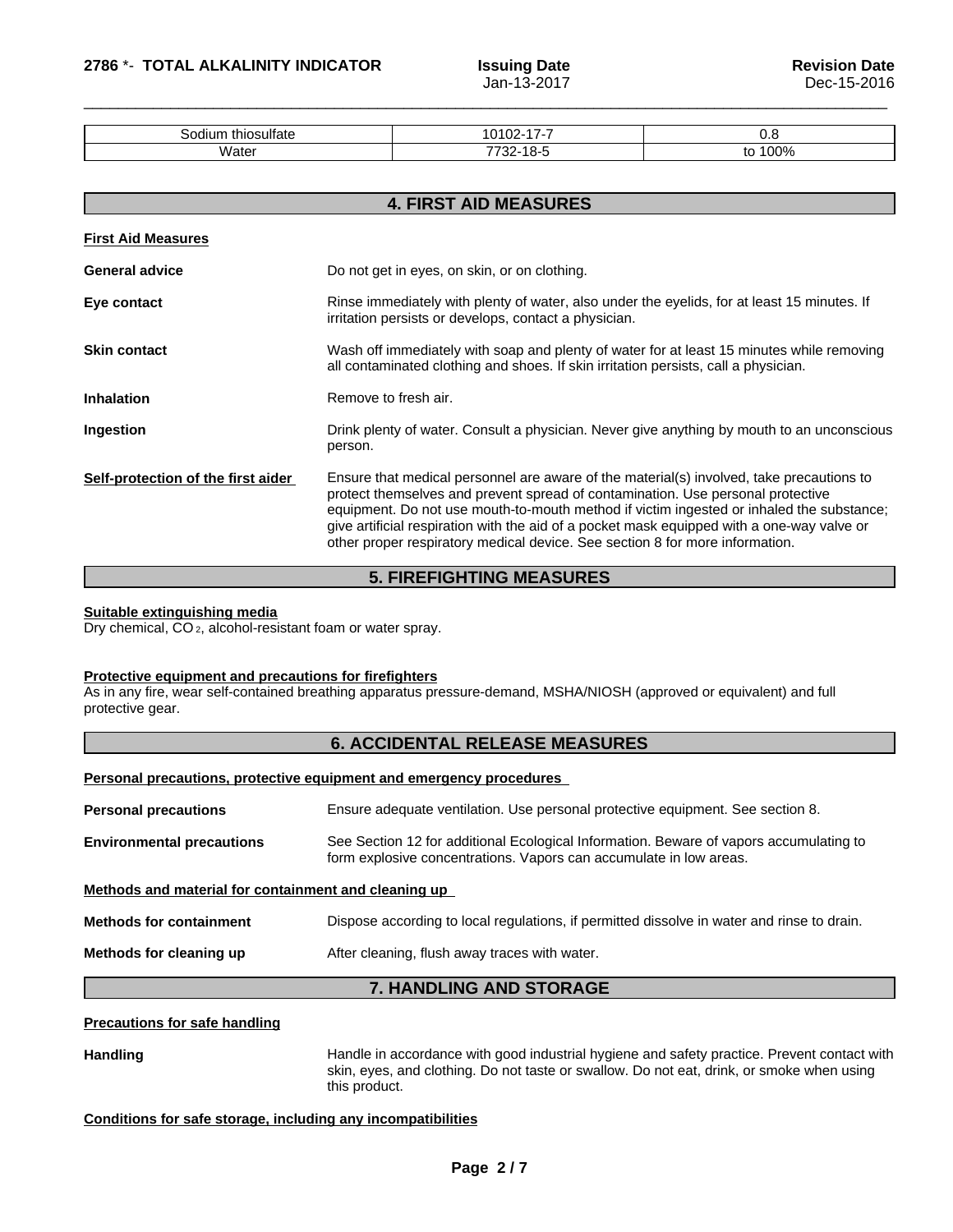**Storage:** Keep containers tightly closed in a dry, cool and well-ventilated place. Store away from incompatible materials. Keep out of the reach of children.

 $\overline{\phantom{a}}$  ,  $\overline{\phantom{a}}$  ,  $\overline{\phantom{a}}$  ,  $\overline{\phantom{a}}$  ,  $\overline{\phantom{a}}$  ,  $\overline{\phantom{a}}$  ,  $\overline{\phantom{a}}$  ,  $\overline{\phantom{a}}$  ,  $\overline{\phantom{a}}$  ,  $\overline{\phantom{a}}$  ,  $\overline{\phantom{a}}$  ,  $\overline{\phantom{a}}$  ,  $\overline{\phantom{a}}$  ,  $\overline{\phantom{a}}$  ,  $\overline{\phantom{a}}$  ,  $\overline{\phantom{a}}$ 

**Incompatible Products** Strong acids.

# **8. EXPOSURE CONTROLS/PERSONAL PROTECTION**

## **Control parameters**

| <b>Chemical name</b>                                                  | <b>ACGIH TLV</b>                                                                                                                                                                                      | <b>OSHA PEL</b> | <b>NIOSH IDLH</b> |  |  |
|-----------------------------------------------------------------------|-------------------------------------------------------------------------------------------------------------------------------------------------------------------------------------------------------|-----------------|-------------------|--|--|
| Bromcresol green<br>76-60-8                                           |                                                                                                                                                                                                       |                 | Not Established   |  |  |
| Sodium thiosulfate<br>10102-17-7                                      | $\star$ .                                                                                                                                                                                             | $^\star$ .      | Not Established   |  |  |
| Water<br>7732-18-5                                                    | $^\star$ .                                                                                                                                                                                            | $^\star$ .      | Not Established   |  |  |
| <b>Appropriate engineering controls</b>                               |                                                                                                                                                                                                       |                 |                   |  |  |
| <b>Engineering Measures</b>                                           | Eyewash stations. Ensure adequate ventilation, especially in confined areas.                                                                                                                          |                 |                   |  |  |
| Individual protection measures, such as personal protective equipment |                                                                                                                                                                                                       |                 |                   |  |  |
| <b>Eye/Face Protection</b>                                            | Wear safety glasses with side shields (or goggles).                                                                                                                                                   |                 |                   |  |  |
| Skin and body protection                                              | Wear protective gloves/clothing.                                                                                                                                                                      |                 |                   |  |  |
| <b>Hygiene Measures</b>                                               | Handle in accordance with good industrial hygiene and safety practice. Do not eat, drink or<br>smoke when using this product. Wash hands before breaks and immediately after handling<br>the product. |                 |                   |  |  |

# **9. PHYSICAL AND CHEMICAL PROPERTIES**

## **Information on basic physical and chemical properties**

| <b>Physical state</b><br>Appearance                                                                                                                                                                                                                                                                                                                                                                                                                                                                                                                                                      | liquid<br>dark blue                                                                                                                                                                                                                                                                                                                                                                                                                                              | Odor             | None |
|------------------------------------------------------------------------------------------------------------------------------------------------------------------------------------------------------------------------------------------------------------------------------------------------------------------------------------------------------------------------------------------------------------------------------------------------------------------------------------------------------------------------------------------------------------------------------------------|------------------------------------------------------------------------------------------------------------------------------------------------------------------------------------------------------------------------------------------------------------------------------------------------------------------------------------------------------------------------------------------------------------------------------------------------------------------|------------------|------|
| <b>Property</b>                                                                                                                                                                                                                                                                                                                                                                                                                                                                                                                                                                          | Values                                                                                                                                                                                                                                                                                                                                                                                                                                                           | Remarks • Method |      |
| рH<br>Melting point / freezing point<br>Boiling point / boiling range<br><b>Flash point</b><br><b>Evaporation rate</b><br>Flammability (solid, gas)<br><b>Flammability Limit in Air</b><br><b>Upper flammability limit:</b><br>Lower flammability limit:<br>Vapor pressure<br><b>Vapor density</b><br><b>Specific gravity</b><br><b>Water solubility</b><br>Solubility in other solvents<br><b>Partition coefficient</b><br><b>Autoignition temperature</b><br><b>Decomposition temperature</b><br><b>Kinematic viscosity</b><br><b>Dynamic viscosity</b><br><b>Explosive properties</b> | 8<br>No information available<br>ca 100 °C / 212 °F<br>Not Applicable.<br>No information available<br>No information available<br>No information available<br>No information available<br><1 (Air=1)<br>No information available<br>No information available<br>No information available<br>No information available<br>No information available<br>No information available<br>No information available<br>No information available<br>No information available | (based on .?)    |      |
| <b>Oxidizing properties</b>                                                                                                                                                                                                                                                                                                                                                                                                                                                                                                                                                              | No information available                                                                                                                                                                                                                                                                                                                                                                                                                                         |                  |      |

**Other Information**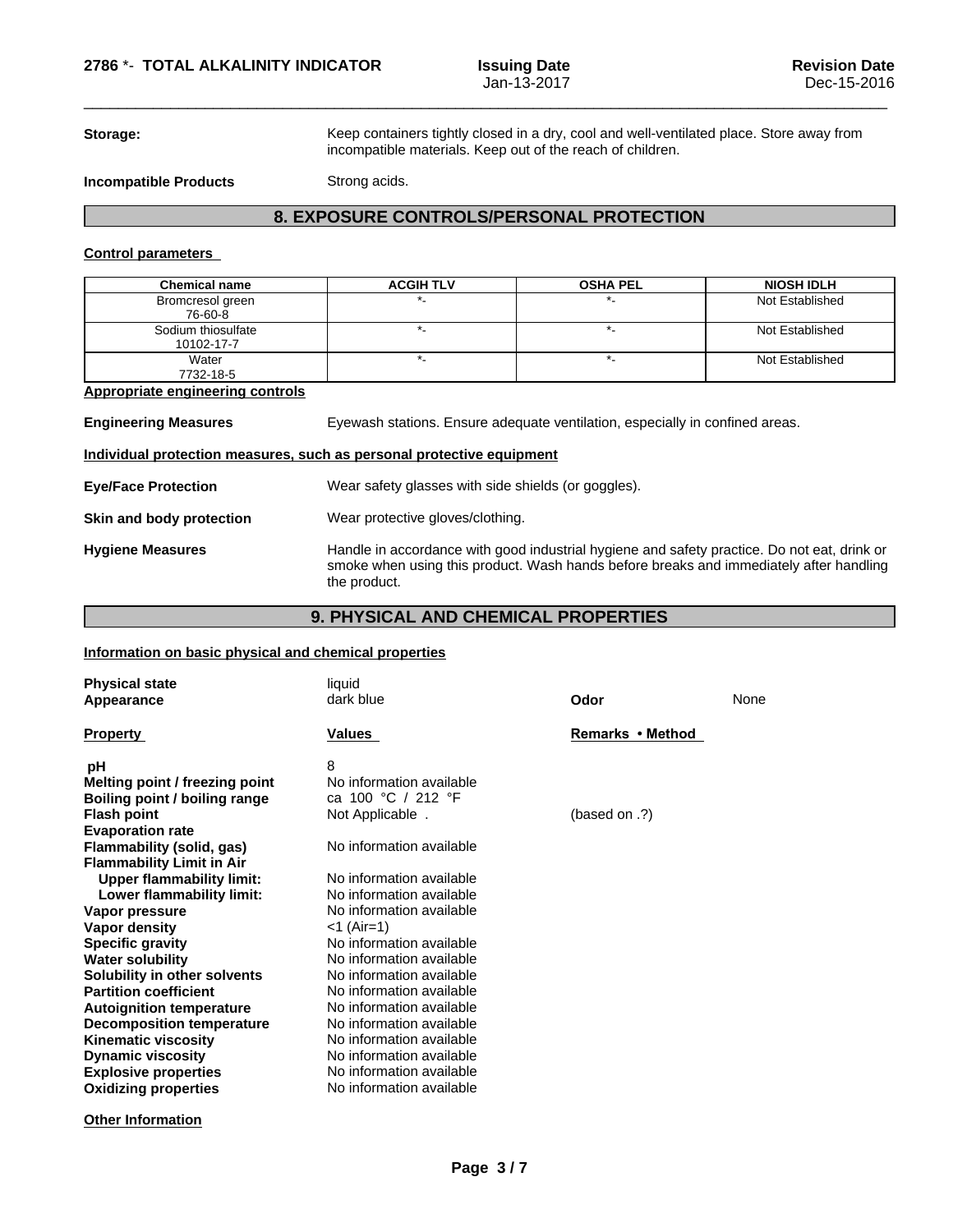| Softening point         | No information available |  |
|-------------------------|--------------------------|--|
| <b>Molecular weight</b> | No information available |  |
| <b>VOC Content (%)</b>  | No information available |  |
| <b>Density</b>          | No information available |  |
| <b>Bulk density</b>     | No information available |  |
|                         |                          |  |

## **10. STABILITY AND REACTIVITY**

| <b>Stability</b><br><b>Hazardous polymerization</b> | Stable under normal conditions of use and storage.<br>Hazardous polymerization does not occur. |
|-----------------------------------------------------|------------------------------------------------------------------------------------------------|
| <b>Conditions to avoid</b>                          | Excessive heat. Incompatible products.                                                         |
| Incompatible materials                              | Strong acids.                                                                                  |

**Hazardous decomposition products** Hazardous decomposition products formed under fire conditions -. Sulfur oxides (SOx).

# **11. TOXICOLOGICAL INFORMATION**

## **Information on likely routes of exposure**

## **Component identification**

| Chemical name                    | ATEmix (oral)        | <b>ATEmix (dermal)</b> | <b>Inhalation LC50</b> |
|----------------------------------|----------------------|------------------------|------------------------|
| Bromcresol green<br>176-60-8     | Not Established      | Not Established        | Not Established        |
| Sodium thiosulfate<br>10102-17-7 | $>$ 5000 mg/kg (Rat) | Not Established        | Not Established        |
| Water<br>7732-18-5               | $> 90$ mL/kg (Rat)   | Not Established        | Not Established        |

# **Information on toxicological effects**

**Carcinogenicity** There are no known carcinogenic chemicals in this product.

| <b>Chemical name</b>             | <b>ACGIH</b>    | <b>IARC</b>     | <b>NTP</b>      | <b>OSHA</b>     |
|----------------------------------|-----------------|-----------------|-----------------|-----------------|
| Bromcresol green<br>76-60-8      | Not Established | Not Established | Not Established | Not Established |
| Sodium thiosulfate<br>10102-17-7 | Not Established | Not Established | Not Established | Not Established |
| Water<br>7732-18-5               | Not Established | Not Established | Not Established | Not Established |
|                                  | $\blacksquare$  |                 |                 |                 |

**Chronic toxicity** None known.

# **12. ECOLOGICAL INFORMATION**

## **Ecotoxicity**

**Unknown Aquatic Toxicity** 0.12 % of the mixture consists of components(s) of unknown hazards to the aquatic environment

| <b>Chemical name</b> | <b>Toxicity to Algae</b> | <b>Toxicity to Fish</b>      | Daphnia Magna (Water Flea) |
|----------------------|--------------------------|------------------------------|----------------------------|
| Bromcresol green     | Not Established          | Not Established              | Not Established            |
| 76-60-8              |                          |                              |                            |
| Sodium thiosulfate   | Not Established          | 24000: 96 h Gambusia affinis | Not Established            |
| 10102-17-7           |                          | mg/L LC50 static             |                            |
| Water                | Not Established          | Not Established              | Not Established            |
| 7732-18-5            |                          |                              |                            |

## **Persistence and degradability**

No information available.

## **Bioaccumulation/Accumulation**

No information available.

**Chemical name Log Pow**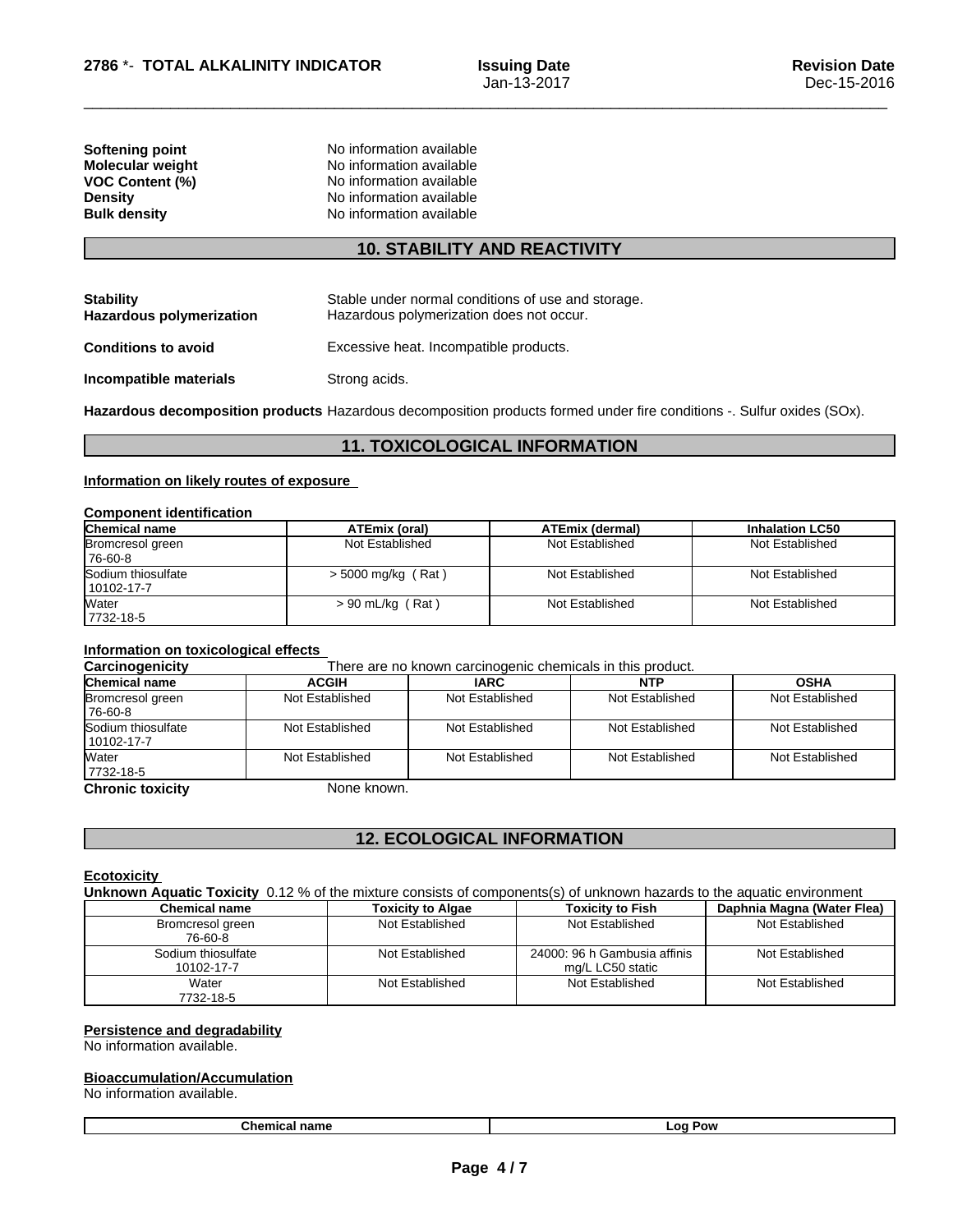| Bromcresol green<br>76-60-8      | Not Established |
|----------------------------------|-----------------|
| Sodium thiosulfate<br>10102-17-7 | Not Established |
| Water<br>7732-18-5               | Not Established |

# **13. DISPOSAL CONSIDERATIONS**

**Disposal Methods** Dispose of waste product or used containers according to local regulations. Dispose according to federal, state, and local regulations. If permitted, dissolve in large volume of water and rinse to drain with excess water.

**Contaminated packaging** Do not reuse empty containers.

| <b>Chemical name</b>             | <b>RCRA</b>     | <b>RCRA - Basis for Listing</b> | <b>RCRA - D Series Wastes</b> | <b>RCRA - U Series Wastes</b> |
|----------------------------------|-----------------|---------------------------------|-------------------------------|-------------------------------|
| Bromcresol green<br>76-60-8      | Not Established |                                 | Not Established               | Not Established               |
| Sodium thiosulfate<br>10102-17-7 | Not Established |                                 | Not Established               | Not Established               |
| Water<br>7732-18-5               | Not Established |                                 | Not Established               | Not Established               |

| <b>Chemical name</b>             | <b>RCRA - Halogenated</b><br><b>Organic Compounds</b> | <b>RCRA - P Series Wastes</b> | <b>RCRA - F Series Wastes</b> | <b>RCRA - K Series Wastes</b> |
|----------------------------------|-------------------------------------------------------|-------------------------------|-------------------------------|-------------------------------|
| Bromcresol green<br>76-60-8      | Not Established                                       | Not Established               | Not Established               | Not Established               |
| Sodium thiosulfate<br>10102-17-7 | Not Established                                       | Not Established               | Not Established               | Not Established               |
| Water<br>7732-18-5               | Not Established                                       | Not Established               | Not Established               | Not Established               |

| <b>Chemical name</b> | <b>California Hazardous Waste Status</b> |
|----------------------|------------------------------------------|
| Bromcresol green     |                                          |
| 76-60-8              |                                          |
| Sodium thiosulfate   |                                          |
| 10102-17-7           |                                          |
| Water                |                                          |
| 7732-18-5            |                                          |

# **14. TRANSPORT INFORMATION**

| DOT             | Not regulated |
|-----------------|---------------|
| <b>TDG</b>      | Not regulated |
| <b>MEX</b>      | Not regulated |
| <b>ICAO</b>     | Not regulated |
| <b>IATA</b>     | Not regulated |
| <b>IMDG/IMO</b> | Not regulated |
| RID             | Not regulated |
| <b>ADR</b>      | Not regulated |
| <b>ADN</b>      | Not regulated |
| л               |               |

# **15. REGULATORY INFORMATION**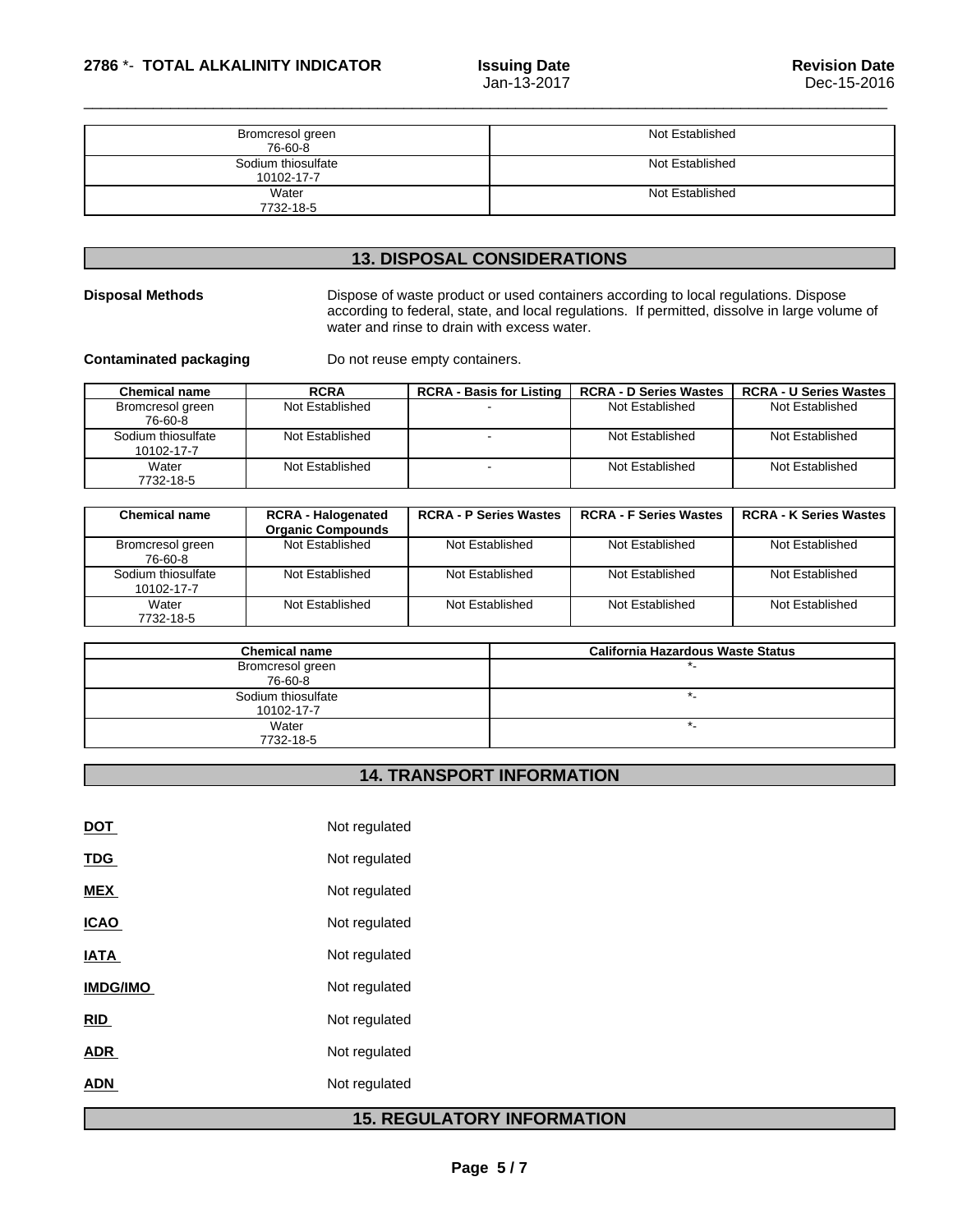## **International Inventories**

| <b>TSCA</b>          | Complies        |
|----------------------|-----------------|
| <b>DSL/NDSL</b>      | Complies        |
| <b>EINECS/ELINCS</b> | Complies        |
| <b>ENCS</b>          | Does not comply |
| <b>IECSC</b>         | Complies        |
| <b>KECL</b>          | Complies        |
| <b>PICCS</b>         | Complies        |
| <b>AICS</b>          | Complies        |

## **Legend:**

**TSCA** - United States Toxic Substances Control Act Section 8(b) Inventory **DSL/NDSL** - Canadian Domestic Substances List/Non-Domestic Substances List **EINECS/ELINCS** - European Inventory of Existing Chemical Substances/European List of Notified Chemical Substances **ENCS** - Japan Existing and New Chemical Substances **IECSC** - China Inventory of Existing Chemical Substances **KECL** - Korean Existing and Evaluated Chemical Substances **PICCS** - Philippines Inventory of Chemicals and Chemical Substances **AICS** - Australian Inventory of Chemical Substances

## **US Federal Regulations**

## **SARA 313**

Section 313 of Title III of the Superfund Amendments and Reauthorization Act of 1986 (SARA). This product contains a chemical or chemicals which are subject to the reporting requirements of the Act and Title 40 of the Code of Federal Regulations, Part 372

| <b>SARA 313 - Threshold Values %</b> |
|--------------------------------------|
| Not Established                      |
|                                      |
| Not Established                      |
|                                      |
| Not Established                      |
|                                      |
|                                      |
| No                                   |
| No                                   |
| No                                   |
| No                                   |
| No                                   |
|                                      |

## **CWA** (Clean Water Act)

This product contains the following substances which are regulated pollutants pursuant to the Clean Water Act (40 CFR 122.21 and 40 CFR 122.42)

| <b>Chemical name</b>             | <b>CWA - Reportable</b> | <b>CWA - Toxic Pollutants</b> | <b>CWA - Priority Pollutants</b> | <b>CWA - Hazardous</b> |
|----------------------------------|-------------------------|-------------------------------|----------------------------------|------------------------|
|                                  | Quantities              |                               |                                  | <b>Substances</b>      |
| Bromcresol green<br>76-60-8      | Not Established         | Not Established               | Not Established                  | Not Established        |
| Sodium thiosulfate<br>10102-17-7 | Not Established         | Not Established               | Not Established                  | Not Established        |
| Water<br>7732-18-5               | Not Established         | Not Established               | Not Established                  | Not Established        |

## **CERCLA**

This material, as supplied, does not contain any substances regulated as hazardous substances under the Comprehensive Environmental Response Compensation and Liability Act (CERCLA) (40 CFR 302) or the Superfund Amendments and Reauthorization Act (SARA) (40 CFR 355). There may be specific reporting requirements at the local, regional, or state level pertaining to releases of this material

| <b>Chemical name</b> | <b>Hazardous Substances RQs</b> | <b>CERCLA/SARA RQ</b> | RQ |
|----------------------|---------------------------------|-----------------------|----|
| Bromcresol green     |                                 | Not Established       |    |
| 76-60-8              |                                 |                       |    |
| Sodium thiosulfate   |                                 | Not Established       |    |
| 10102-17-7           |                                 |                       |    |
| Water                |                                 | Not Established       |    |